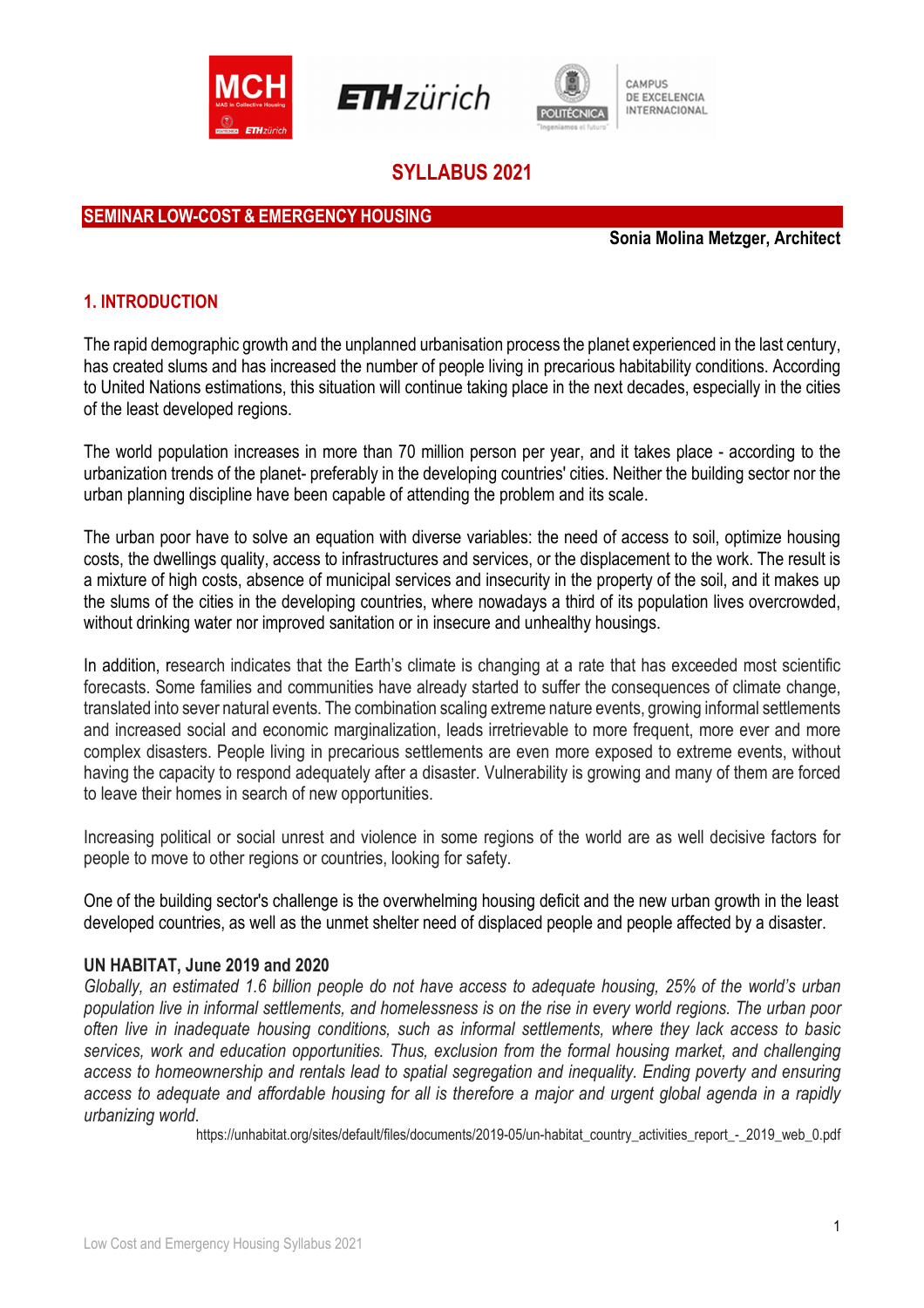





In 2020 there are 1934 metropolises with more than 300,000 inhabitants representing approximately 60% of the world's urban population. It is projected that the number of people living in metropolises in 2035 will increase to 3.47 billion representing 39% of the global population and 62.5% of the world's urban population. Almost 1 billion people will become metropolitan inhabitants in the next fifteen years.

https://unhabitat.org/sites/default/files/2020/06/gsm-population-data-booklet2020.pdf

### The UN High Commission for Refugees, Global Trend Report 2020

At least 100 million people were forced to flee their homes during the last 10 years, seeking refuge either within or outside the borders of their country. Forced displacement and statelessness remained high on the international agenda in recent years and continued to generate dramatic headlines in every part of the world. As we approach two important anniversary years in 2021, the 70th anniversary of the 1951 Convention Relating to the Status of Refugees and the 60th anniversary of the 1961 Convention on the Reduction of Statelessness, it is clear these legal instruments have never been more relevant.[…]

By the end of 2019, the number of people forcibly displaced due to war, conflict, persecution, human rights violations and events seriously disturbing public order had grown to 79.5 million, the highest number on record according to available data. The number of displaced people was nearly double the 2010 number of 41 million and an increase from the 2018 number of 70.8 million.[…]

Climate change and natural disasters can exacerbate threats that force people to flee within their country or across international borders. The interplay between climate, conflict, hunger, poverty and persecution creates increasingly complex emergencies.

https://www.unhcr.org/be/wp-content/uploads/sites/46/2020/07/Global-Trends-Report-2019.pdf

#### International Federation of Red Cross and Red Crescent Societies. World Disasters Report 2020

The COVID-19 pandemic has shown how vulnerable the world is to a truly global catastrophe. But another, bigger, catastrophe has been building for many decades, and humanity is still lagging far behind in efforts to address it, as communities and countries still need to adapt to its realities.

The impacts of global warming are already killing people and devastating lives and livelihoods every year, and they will only get worse without immediate and determined action. The frequency and intensity of climatological events are increasing substantially, with more category 4 and 5 storms, more heatwaves breaking temperature records and more heavy rains, among many other extremes. Loss of natural resources, food insecurity, direct and indirect health impacts and displacement are likewise on the rise. Many communities are being affected by concurrent and consecutive disasters, leaving them with little time to recover before the next shock arrives. The most at-risk people in these communities are in danger of being left behind if their needs and capacities are not understood, and their voices not heard.

https://media.ifrc.org/ifrc/wp-content/uploads/2020/11/20201116\_WorldDisasters\_Full.pdf

## 2. APPROACH

Shelter is essential for the physical protection and privacy of people affected by displacement, allowing them to lead lives in a safe, supportive and culturally appropriate setting. Rights should be protected and lives saved by providing timely shelter interventions to meet both immediate and temporary needs, promoting durable solutions and enabling families to access social services and livelihood options.

Shelter programmes should aim to facilitate both the physical and social needs of targeted beneficiaries in all phases of a crisis and across a range of settlement options beyond the household, including Settlement or Camp Planning, Community Infrastructure and access to Basic Services, Housing or Emergency Shelter, Non Food Items (Household and Shelter Items), Capacity Building and link with Livelihoods. It should not focus solely on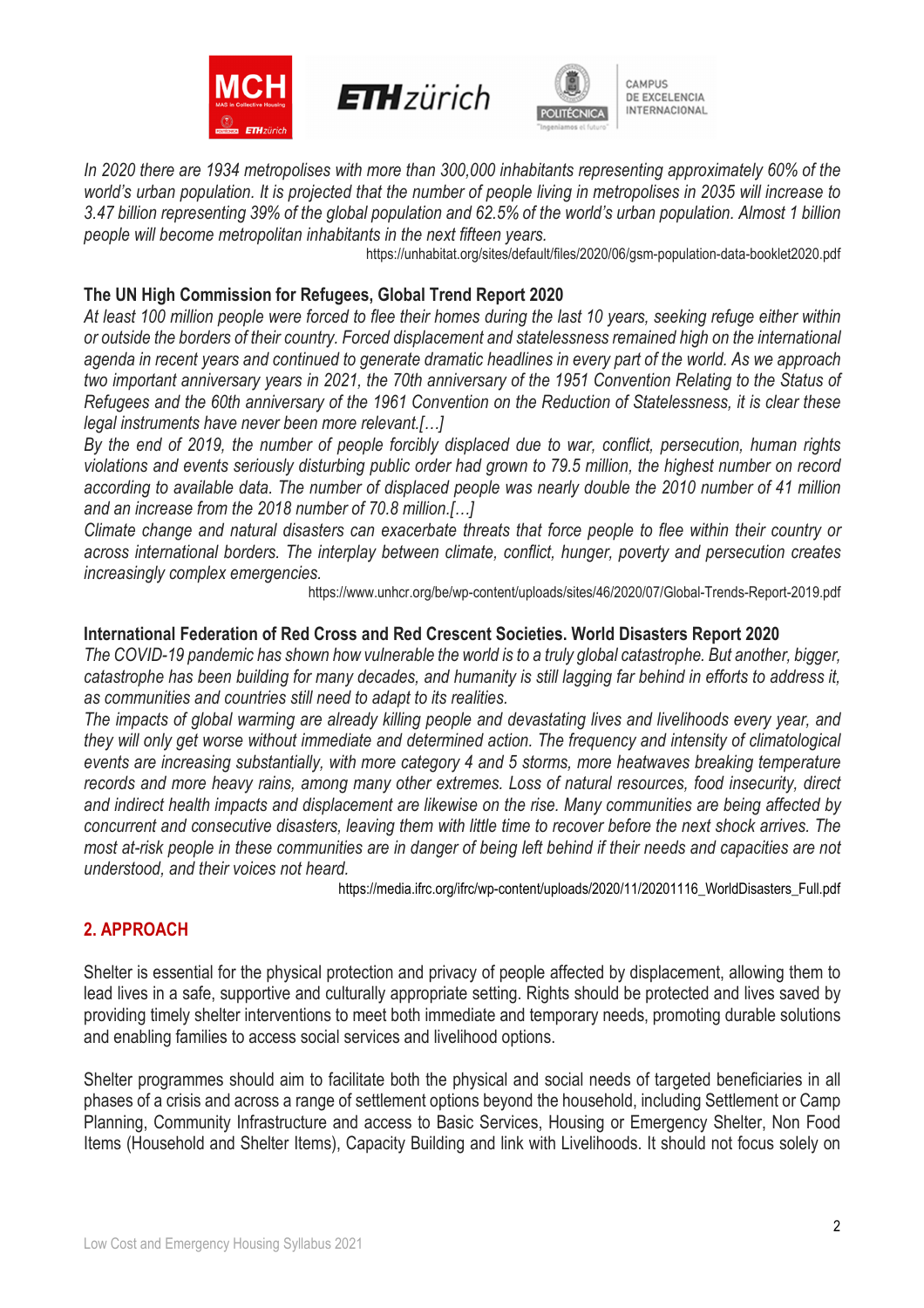





the delivery of house or shelter as a physical product but should also include a range of wider social and settlement related considerations that enhance and complement the impact of individual solutions.

Appropriate strategies and activities should be defined based on a contextual analysis such as scale, climate, culture, available materials and skills, logistics, funding, legislation and policies, and needs.

### 3. OBJECTIVES

The present seminar wants to:

- give an introduction about the problem of slums, informal city and new urban development.

- introduce the approaches during emergency, due to natural or social disasters, and show the transition to recovery and resilience.

- provide instruments to deal with some of the challenges students could find if they decided to work on emergency or development, related with planning, access to basic services and provision of shelter/housing.

### 4. METHODOLOGY

The seminar consist of lessons (L) and a workshop (W) based in Project Based Learning (PBL) methodology. PBL method consists of a collaborative teaching system. It focuses on a more active student's participation, involving them in active research to solve a problem in a real context. Therefore, there will be general lessons as well as particular lessons in order to help with the workshop. The ratio of lessons and workshop is 1:1, to allow enough time to reflect and put into practice the theory.

|                   | 1st week                               |                                               |                                |                                    | 2nd week                          |                      |                 |                        |
|-------------------|----------------------------------------|-----------------------------------------------|--------------------------------|------------------------------------|-----------------------------------|----------------------|-----------------|------------------------|
|                   | Mo 12 Jul                              | We 14 Jul                                     | Th 15 Jul                      | Fr 16 Jul                          | Mo 19 Jul                         | Tu 20 Jul            | We 21 Jul       | Fr 23 Jul              |
| $15,30-$<br>17,00 | L1                                     | L3                                            | L <sub>5</sub>                 | L7                                 | L9                                | L10                  | W <sub>9</sub>  | <b>P1</b>              |
|                   | <b>New Urban</b><br>Agenda             | Emergency:<br>Introduction                    | <b>Basic</b><br>infrastructure | <b>Shelter</b><br><b>Solutions</b> | Vernacular<br><b>Architecture</b> | <b>Refugees</b>      |                 | Final<br>presentations |
|                   |                                        |                                               | Water                          |                                    |                                   |                      | A. Salas        |                        |
|                   | A. Salas                               | S. Molina                                     | A.Schiffer                     | C. Schmölzer                       | E. Sevillano                      | G. Sánchez-<br>Terán | S. Molina       | <b>JURY</b>            |
|                   |                                        |                                               |                                |                                    |                                   |                      |                 |                        |
| $17,15-$<br>18,45 | L <sub>2</sub>                         | L <sub>4</sub>                                | L <sub>6</sub>                 | L8                                 | W <sub>5</sub>                    | <b>W7</b>            | <b>W10</b>      | <b>P2</b>              |
|                   | Development<br>ጼ<br><b>Settlements</b> | <b>Recovery</b><br>after a<br><b>Disaster</b> | <b>Basic</b><br>infrastructure | <b>Basic</b><br>infrastructure     |                                   |                      |                 | Final<br>presentations |
|                   |                                        |                                               | <b>Sanitation</b>              | Energy                             |                                   |                      |                 |                        |
|                   |                                        |                                               |                                |                                    | A. Salas                          | A. Salas             | A. Salas        | <b>JURY</b>            |
|                   | A. Salas                               | S. Molina                                     | A. Schiffer                    | J. Mazorra                         | S. Molina                         | S. Molina            | S. Molina       |                        |
|                   |                                        |                                               |                                |                                    |                                   |                      |                 |                        |
| 19,00-<br>20,30   | W <sub>1</sub>                         | W <sub>2</sub>                                | W <sub>3</sub>                 | W <sub>4</sub>                     | W <sub>6</sub>                    | W <sub>8</sub>       | W <sub>11</sub> | P <sub>3</sub>         |
|                   | <b>Presentation</b>                    | Settlement<br>research                        | Shelter<br>research            | Infrastructure<br>research         |                                   |                      |                 | Final<br>presentations |
|                   | A.Salas                                | A.Salas                                       | A. Salas                       |                                    | A. Salas                          | A. Salas             | A. Salas        | <b>JURY</b>            |
|                   | S. Molina                              | S. Molina                                     | S. Molina                      | S. Molina                          | S. Molina                         | S. Molina            | S. Molina       |                        |

## 5. SCHEDULE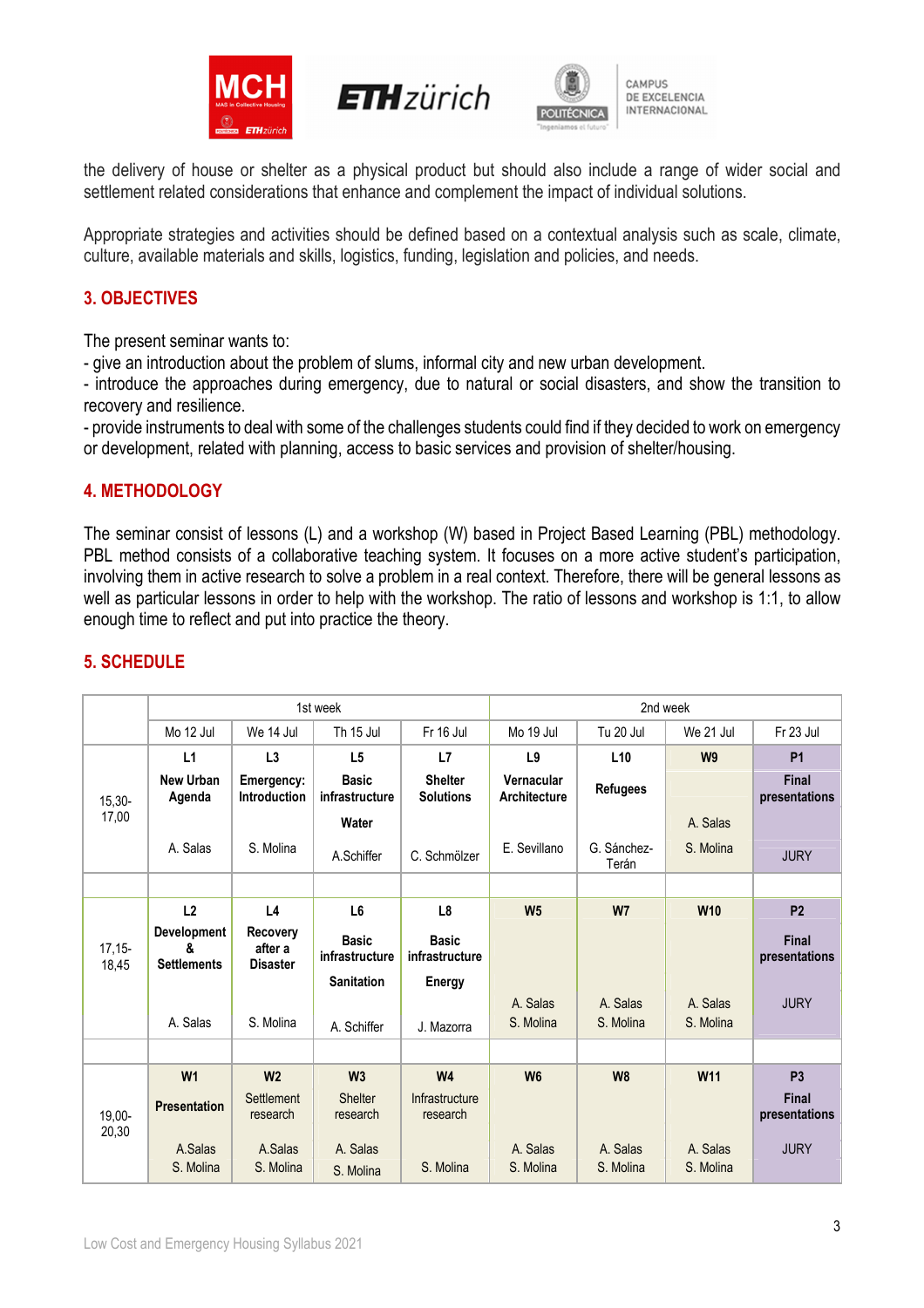





# L – Lectures; W – Workshop; P - Presentation

### 6. WORKSHOP STRUCTURE

Students will work in 8 groups, composed by 3 people each. The groups will be divided in two different scenarios: one facing issues related to development challenges and the other looking into an emergency context. Both are based on real scenarios and facts.

4 groups will be working in Robuya, a precarious rural area near to Makeni (Sierra Leone) in which the students have to develop strategies to upgrade the conditions of inhabitants, providing urban and housing solutions. 4 groups will be working in a natural disaster context (cyclone Idai) in Dombe, Mozambique, thinking about strategies to relocate affected population to a safer place, designing the new sites and developing adequate shelter solutions.

Each group will have to improve settlement condition of up to 75 households (approximately 1,000 people) in Sierra Leone and up to 400 households (approximately 2,000 people) in Mozambique, providing access to basic facilities and suitable shelter, responding to people's needs and capacities. Every group will need to elaborate detailed housing solution for at least 3 housing typologies. During the whole exercise, special attention should be given to vulnerable groups or groups with special needs.

The first week of the workshop will help to set the stages for a deeper analysis of the context and needs of the exercise and the available tools to propose solutions. Brief task will be given to the groups every day to guide this analysis which can be solve outside and during the Workshop hours.

During the second week groups should already present the progress of their proposals, using the workshop time for tutorials and continue working together.

On the last day of the Module, every group will have to present to the whole class and the Jury their final proposals

Along the workshop, participants will work according to the following steps:

- First Week: 1. Research on the climatic areas where projects will be settled.
	- 2. Get familiarized of the exercises location and possible settlement options
	- 3. Understand people's housing needs and capacities, available materials and construction techniques (vernacular architecture), possible barriers and opportunities in the specific context to access adequate shelter
	- 4. Research on possible low cost water, sanitation and energy solutions
	- 5. Get to know and do research in existing handbooks or literature which can guide definition of the proposal (settlement / shelter / basic facilities)

Second Week: 6. Propose an urban / settlement design for the target population

- 7. Propose infrastructure solutions at urban and unit scale
- 8. Design housing units based on the specific needs of target population, defining material and construction detail
- 9. Plan an implementation /construction strategy or approach, without forgetting future maintenance, upgrading or closing down.
- 10. Provide the shelter's solution budget.

## 7. STRUCTURE OF LESSONS / SUBMISSIONS

#### July 12th 2021

- 1. Introduction to the New Urban Agenda and Urban slum (L1)
- 2. Introduction to Development Aid and Settlements (L2)